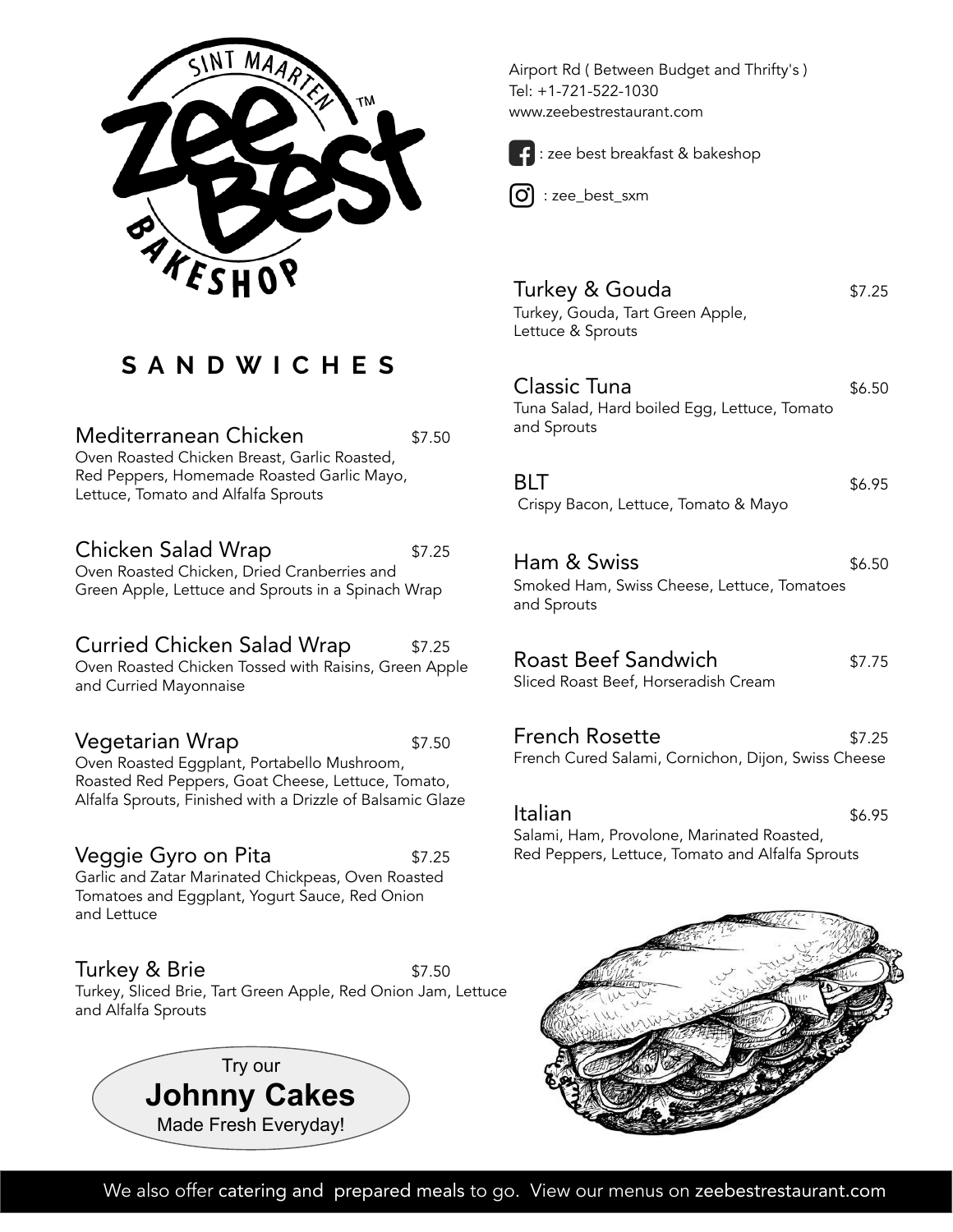#### **H O T - P R E S S E D P A N I N I S**

| Cubano<br>Mojo marinated Roasted Pork, Smoked Ham,                 | \$7.50 |                                                |
|--------------------------------------------------------------------|--------|------------------------------------------------|
| Gouda Cheese, Yellow Mustard and Pickles.<br>Chicken Swiss & Bacon | \$7.25 | <b>DID YOU KNOW?</b><br>We also bake specialty |
| Salami, Ham, Roasted Red Pepper<br>& Provolone                     | \$6.95 | <b>CUSTOM CAKES</b><br>Order yours today!      |
| Tomato Mozzarella & Pesto Panini                                   | \$6.25 |                                                |



### **B R E A K F A S T S A N D W I C H E S**

| Cream Cheese on Bagel                                                                              | \$2.95 |
|----------------------------------------------------------------------------------------------------|--------|
| Eggs Bacon Swiss on English Muffin                                                                 | \$4.50 |
| Eggs, Ham, Swiss, Arugula on Croissant                                                             | \$4.50 |
| Eggs, Spinach, Bacon, Swiss on Croissant                                                           | \$4.50 |
| Eggs, Bacon, Swiss on Baguette                                                                     | \$5.95 |
| Ham, Cream Cheese, Tomato, Red Onion,<br>Arugula on Baguette                                       | \$5.75 |
| Eggs, Bacon, Avocado, Tomato <i>on Bagel</i>                                                       | \$5.95 |
| Egg Burrito<br>Eggs, Cream Cheese, Avocado, Roasted Red Peppers,<br>Black Beans in a tortilla wrap | \$5.95 |

**S M O O T H I E S** \$5.25 I \*add .50 for flaxseed meal or chia seeds

Mixed Berry Smoothie Mixed berries, strawberries, yogurt, orange juice

Nutty Bananas Peanut butter, almond milk, bananas, fresh oats

Mango Berry Passion Mango, berries, banana, yogurt, passion fruit juice/milk

Chai Banana Chai Spice, Bananas, Almond Milk, fresh oats

Coco Mango Coconut milk, Mango, Pineapple, Banana and yogurt



Don't forget to visit us at Zee Best in Simpson Bay where we offer a full breakfast menu… Open everyday and serving breakfast until 2pm.